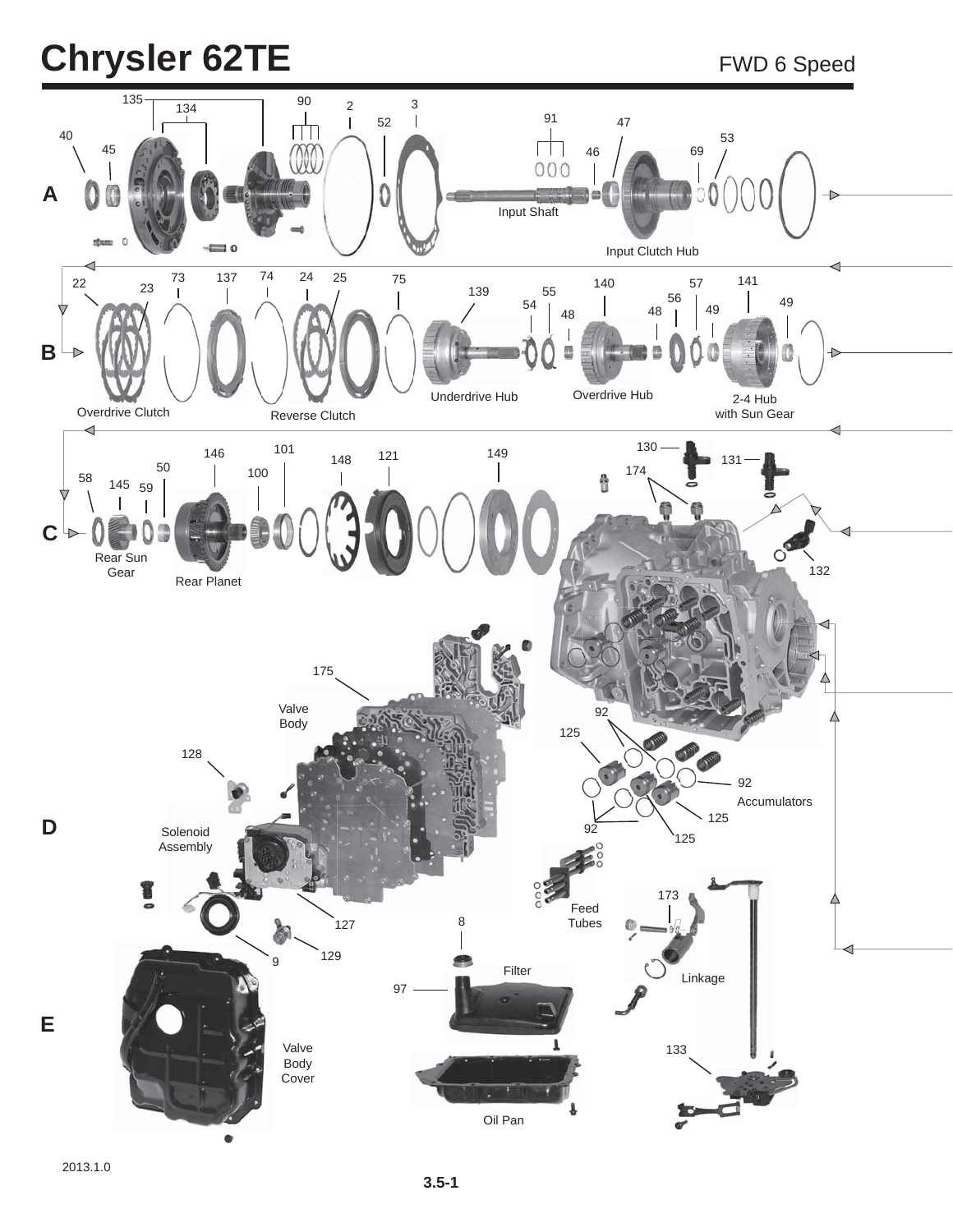### FWD 6 Speed **Chrysler 62TE**

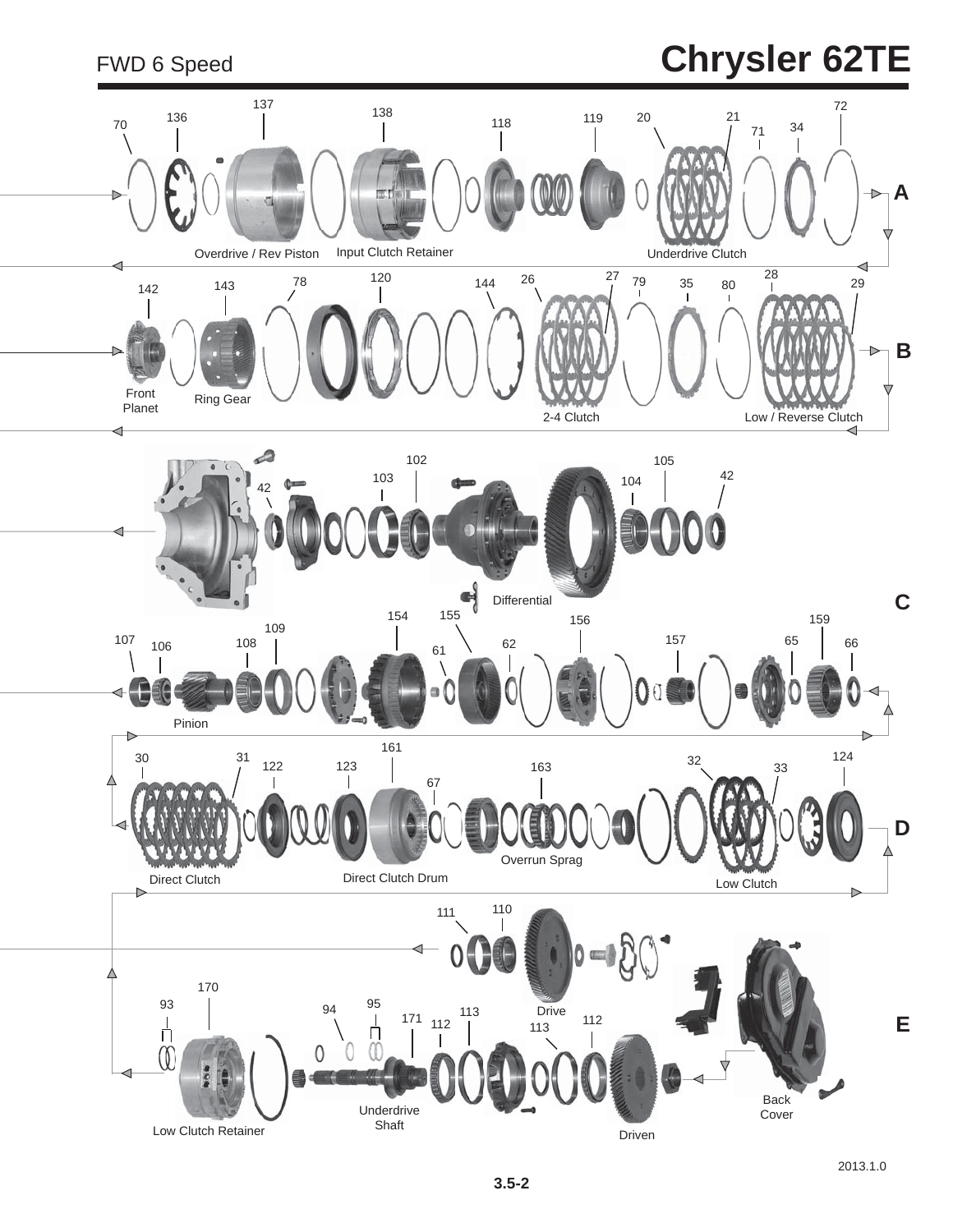#### **Chrysler 62TE (6-Speed, FWD)**

| ILL.<br>NO.     | PART<br><b>NUMBER</b>                                                                                 | PER<br>CAR     | <b>DESCRIPTION</b>                                                                       | <b>YEARS</b> |  |
|-----------------|-------------------------------------------------------------------------------------------------------|----------------|------------------------------------------------------------------------------------------|--------------|--|
|                 | TM62TE                                                                                                |                |                                                                                          |              |  |
|                 |                                                                                                       |                | <b>REBUILDER BOX KITS</b>                                                                |              |  |
|                 | K3200T-S <sup>1</sup>                                                                                 |                |                                                                                          |              |  |
|                 |                                                                                                       |                | <b>Steel Plate Sub Kits:</b>                                                             |              |  |
|                 | K3200T-9                                                                                              |                |                                                                                          |              |  |
|                 |                                                                                                       |                | <b>OVERHAUL KITS, GASKET SETS AND SEAL KITS</b>                                          |              |  |
|                 | K32900T <sup>1</sup>                                                                                  |                |                                                                                          |              |  |
|                 | K32900T-11                                                                                            |                |                                                                                          |              |  |
|                 | K32900T-8                                                                                             |                |                                                                                          |              |  |
|                 | Units utilize molded rubber pistons and retainers, please order K32900T-4 separately.<br>$\mathbf{1}$ |                |                                                                                          |              |  |
|                 |                                                                                                       |                | <b>GASKET AND RUBBER COMPONENTS</b>                                                      |              |  |
| ---             | 32170T                                                                                                | 1              |                                                                                          |              |  |
| 2A              | 48100                                                                                                 | 1              |                                                                                          |              |  |
| 3A              | 32101T                                                                                                | 1              |                                                                                          |              |  |
| ---             | 32176T                                                                                                | $\mathbf{1}$   |                                                                                          |              |  |
| ---             | 32174T                                                                                                | 1              |                                                                                          |              |  |
| ---             | 32175T                                                                                                | 1              |                                                                                          |              |  |
| 8D              | 32120T                                                                                                | $\mathbf 1$    |                                                                                          |              |  |
| 9D              | 29125                                                                                                 | 1              |                                                                                          |              |  |
|                 |                                                                                                       |                | <b>CLUTCH PLATES</b>                                                                     |              |  |
| 20A             | 32308HE                                                                                               |                |                                                                                          |              |  |
| 21A             | 32309                                                                                                 |                |                                                                                          |              |  |
|                 |                                                                                                       |                |                                                                                          |              |  |
| 22B             | 32308HE                                                                                               |                |                                                                                          |              |  |
| 23B             | 32309T                                                                                                |                |                                                                                          |              |  |
|                 |                                                                                                       |                |                                                                                          |              |  |
| 24 <sub>B</sub> | 32308HE                                                                                               | $\overline{2}$ |                                                                                          |              |  |
| 25B             | 32309                                                                                                 | 1              |                                                                                          |              |  |
| 26B             | 32304HE                                                                                               | 4              |                                                                                          |              |  |
| 27B             | 32305T                                                                                                | 4              |                                                                                          |              |  |
|                 |                                                                                                       |                |                                                                                          |              |  |
| 28B             | 32321HE                                                                                               | $4 - 5$        | Low/Reverse Friction  32T, .072" - 6.063" O.D. 2007-On                                   |              |  |
| 29B             | 32322T                                                                                                | $4 - 5$        |                                                                                          |              |  |
| 30 <sub>D</sub> | 32302T                                                                                                | 6              | Underdrive/Reduction Direct Half-Lined 29 Internal Teeth - . 062" - 4.460" O.D.  2007-On |              |  |
| 31D             | 32303T                                                                                                | 6              | Underdrive/Reduction Direct Half-Lined 30 External Teeth - .062" - 4.853" O.D. 2007-On   |              |  |
|                 |                                                                                                       |                |                                                                                          |              |  |
| 32D             | 32306T                                                                                                | 3              | Underdrive/Reduction Low Friction  31T, .073" - 4.770" O.D. 2007-On                      |              |  |
| 33D             | 32307T                                                                                                | 3              |                                                                                          |              |  |
| ---             | <b>K3200T-F</b>                                                                                       | $\mathbf{1}$   |                                                                                          |              |  |
|                 |                                                                                                       |                | <b>PRESSURE PLATES</b>                                                                   |              |  |
|                 |                                                                                                       |                |                                                                                          |              |  |
| 34A             | K32312HA                                                                                              | $\mathbf{1}$   | Under/Overdrive Reaction Plate224" w/.090" Snap Ring/32254H 2007-On                      |              |  |
| 34A             | K32312HB                                                                                              | $\mathbf{1}$   | Under/Overdrive Reaction Plate244" w/.090" Snap Ring/32254H 2007-On                      |              |  |
| 34A             | <b>K32312HC</b>                                                                                       | $\mathbf 1$    | Under/Overdrive Reaction Plate265" w/.090" Snap Ring/32254H 2007-On                      |              |  |
| 35B             | K32313J                                                                                               | 1              |                                                                                          |              |  |
| 35B             | <b>K32313JB</b>                                                                                       | 1              |                                                                                          |              |  |
| 35B             | K32313JD                                                                                              | $\mathbf{1}$   |                                                                                          |              |  |
| 35B             | K32313JF                                                                                              | 1              |                                                                                          |              |  |
|                 |                                                                                                       |                |                                                                                          |              |  |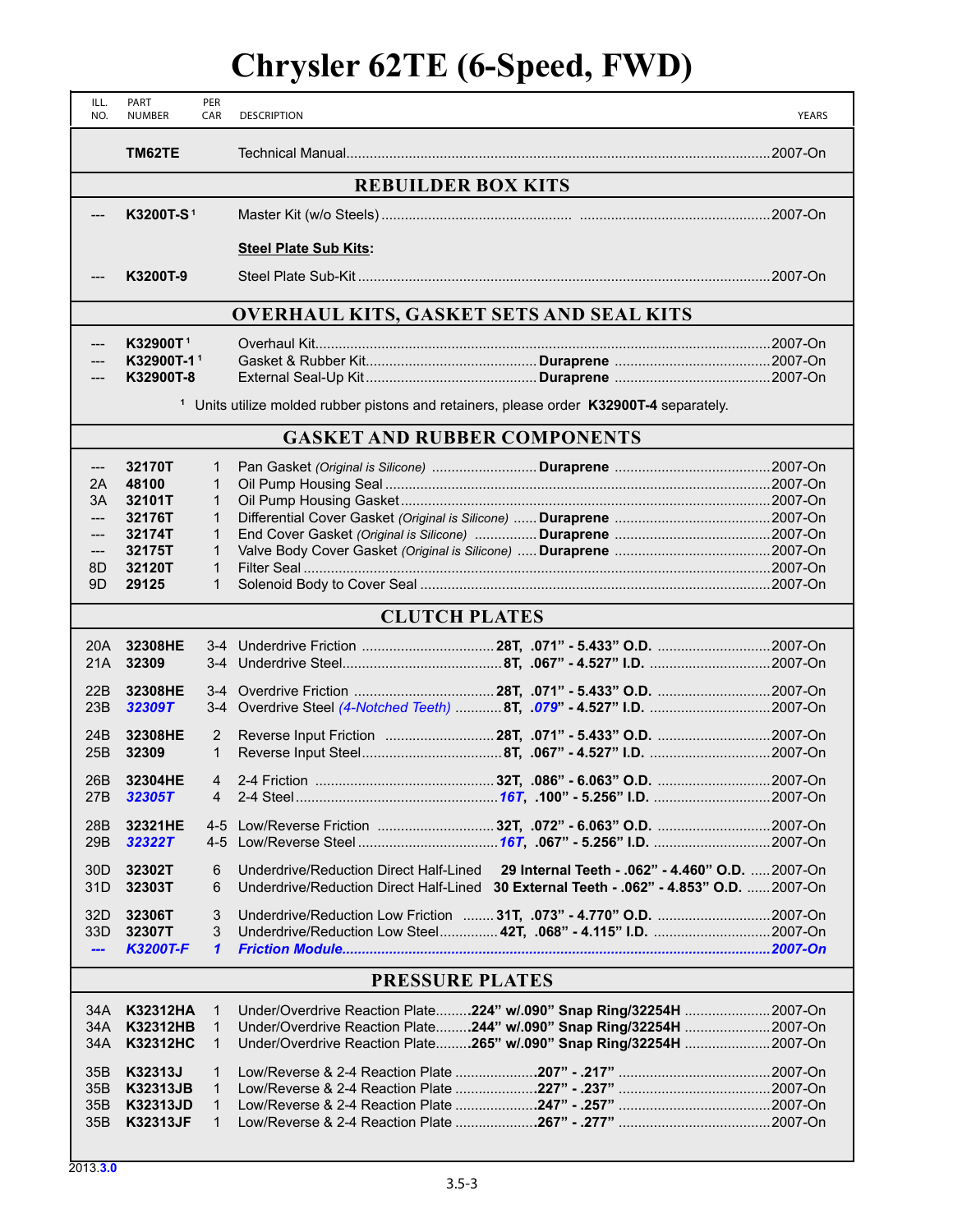# **Chrysler 62TE (6-Speed, FWD)**

| ILL.  | PART<br><b>NUMBER</b> | PER            | <b>DESCRIPTION</b>                                                           |              |  |  |  |
|-------|-----------------------|----------------|------------------------------------------------------------------------------|--------------|--|--|--|
| NO.   |                       | CAR            | <b>METAL CLAD SEALS</b>                                                      | <b>YEARS</b> |  |  |  |
|       |                       |                |                                                                              |              |  |  |  |
| 40A - | 32526T                | $\mathbf{1}$   |                                                                              |              |  |  |  |
| 42C   | 48551                 |                |                                                                              |              |  |  |  |
| $---$ | 32553T                | 2              |                                                                              |              |  |  |  |
| ---   | 32554T                | $\mathbf{1}$   | Transfer Case Axle/Half Shaft  All Wheel Drive 2007-On                       |              |  |  |  |
| ---   | 32507                 | $\mathbf 1$    |                                                                              |              |  |  |  |
|       |                       |                |                                                                              |              |  |  |  |
|       | <b>BUSHINGS</b>       |                |                                                                              |              |  |  |  |
| ---   | K32980T               | 1              |                                                                              |              |  |  |  |
| 45A   | 12502*                | 1              |                                                                              |              |  |  |  |
| 45A   | 12502A                | $\mathbf{1}$   |                                                                              |              |  |  |  |
| 45A   | 12502W*               | $\mathbf{1}$   |                                                                              |              |  |  |  |
|       |                       |                |                                                                              |              |  |  |  |
| 46A   | 32002N                | $\mathbf{1}$   |                                                                              |              |  |  |  |
| 47A   | 32004                 | 1              |                                                                              |              |  |  |  |
| 47A   | 32004W*               | $\mathbf 1$    | Input Clutch Hub1.907" O.D., Sonnax Tighter Tolerance, Use w/K32912W 2007-On |              |  |  |  |
|       |                       |                |                                                                              |              |  |  |  |
| 48B   | 32003G                | 2              |                                                                              |              |  |  |  |
| 48B   | 32003GW*              | $\mathbf{1}$   | Overdrive Clutch Hub (1-Piece) O/D Hub I.D. .9370" 2007-On                   |              |  |  |  |
| 48B   | 32003HW*              | $\mathbf{1}$   |                                                                              |              |  |  |  |
| 49B   | 32006G                | $\overline{2}$ |                                                                              |              |  |  |  |
| 50C   | 32009                 | 1              |                                                                              |              |  |  |  |
| $---$ | 32010T                | $\mathbf 1$    |                                                                              |              |  |  |  |
|       |                       |                | <b>THRUST WASHERS AND BEARINGS</b>                                           |              |  |  |  |
| ---   | K32941T               | 1              |                                                                              |              |  |  |  |
| 52A   | 32420                 | $\mathbf{1}$   |                                                                              |              |  |  |  |
| 53A   | 32421                 | $\mathbf{1}$   |                                                                              |              |  |  |  |
| 54B   | 32400                 | 1              |                                                                              |              |  |  |  |
| 55B   | 32450                 | $\mathbf{1}$   |                                                                              |              |  |  |  |
|       |                       |                |                                                                              |              |  |  |  |
| 56B   | 32409                 | 1              |                                                                              |              |  |  |  |
| 56B   | 32409A                | $\mathbf{1}$   |                                                                              |              |  |  |  |
| 56B   | 32409B                | $\mathbf{1}$   |                                                                              |              |  |  |  |
| 56B   | 32409C                | $\mathbf{1}$   |                                                                              |              |  |  |  |
| 56B   | 32409D                | 1              |                                                                              |              |  |  |  |
| 56B   | 32409F                | $\mathbf{1}$   |                                                                              |              |  |  |  |
| 56B   | 32409G                | 1              |                                                                              |              |  |  |  |
| 56B   | 32409H                | 1              |                                                                              |              |  |  |  |
| 57B   | 32402                 | 1              |                                                                              |              |  |  |  |
| 58C   | 32422                 | 1              |                                                                              |              |  |  |  |
| 59C   | 32421                 | 1              |                                                                              |              |  |  |  |
| 61C   | 32423T                | 1              |                                                                              |              |  |  |  |
| 62C   | 32424T                | 1              |                                                                              |              |  |  |  |
| 65C   | 32423T                | 1              |                                                                              |              |  |  |  |
| 66C   | 32425T                | 1              |                                                                              |              |  |  |  |
| 67D   | 32426T                | 1              |                                                                              |              |  |  |  |
|       |                       |                | <b>SNAP RINGS</b>                                                            |              |  |  |  |
| ---   | K32289C               | 1              |                                                                              |              |  |  |  |
|       |                       |                |                                                                              |              |  |  |  |
| 69A   | 32258                 | 1              |                                                                              |              |  |  |  |
| 70A   | 32256                 | 1              |                                                                              |              |  |  |  |
| 71A   | 32255H                | 1              |                                                                              |              |  |  |  |
| 72A   | 32254H                | 1              |                                                                              |              |  |  |  |
| 73B   | 32253W                | $\mathbf 1$    |                                                                              |              |  |  |  |
|       |                       |                |                                                                              |              |  |  |  |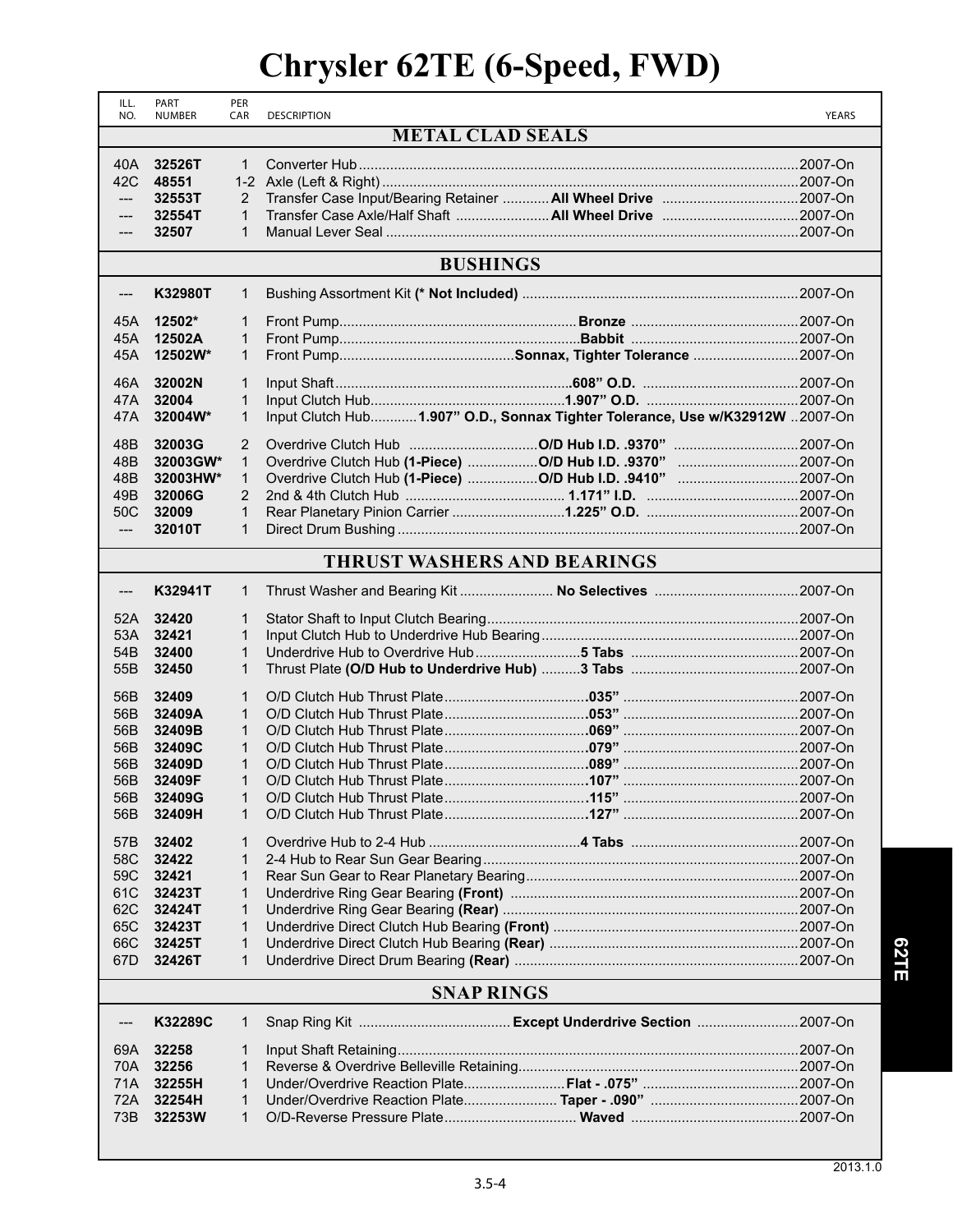#### **Chrysler 62TE (6-Speed, FWD) - Cont'd.**

| ILL.<br>NO.     | PART<br><b>NUMBER</b>    | PER<br>CAR     | <b>DESCRIPTION</b>                                     | <b>YEARS</b> |
|-----------------|--------------------------|----------------|--------------------------------------------------------|--------------|
|                 |                          |                | <b>SNAP RINGS - Cont'd.</b>                            |              |
| 74B             | 32253                    | $\mathbf 1$    |                                                        |              |
| 75B             | 32250                    | $\mathbf{1}$   |                                                        |              |
| 75B             | 32250A                   | 1              |                                                        |              |
| 75B             | 32250B                   | 1              |                                                        |              |
| 75B             | 32250C                   | $\mathbf{1}$   |                                                        |              |
| 78B             | 32257                    | $\mathbf{1}$   |                                                        |              |
| 79B             | 32251J                   | $\mathbf{1}$   |                                                        |              |
| 80 <sub>B</sub> | 32251                    | 1              |                                                        |              |
|                 |                          |                | <b>SEALING RINGS</b>                                   |              |
|                 |                          |                |                                                        |              |
| ---             | K32901T                  | 1              |                                                        |              |
| 90A             | 32200                    | 4              |                                                        |              |
| 91A             | 32201T                   | 3              |                                                        |              |
| 92D             | 32202T                   | 12             |                                                        |              |
| 93E             | 32203T                   | 2              |                                                        |              |
| 94E             | 32204T                   | 1              |                                                        |              |
| 95E             | 32205T                   | 3              |                                                        |              |
|                 |                          |                | <b>TRANSMISSION OIL FILTERS</b>                        |              |
|                 | 32600T                   | 1              |                                                        |              |
| 97E<br>$---$    | <b>ATK-262</b>           | $\mathbf{1}$   |                                                        |              |
|                 |                          |                |                                                        |              |
|                 |                          |                | DIFFERENTIAL BEARINGS AND RACES                        |              |
| $---$           | K32434T                  | 1              | Differential Bearing KitExcept All Wheel Drive 2007-On |              |
|                 | 100C 48432               | $\mathbf{1}$   |                                                        |              |
|                 | 101C 48433               | $\mathbf{1}$   |                                                        |              |
|                 |                          |                |                                                        |              |
|                 | 102C 32432TR             | $\mathbf{1}$   |                                                        |              |
|                 | 103C 32433TR             | $\mathbf{1}$   |                                                        |              |
|                 | 104C 32432TL             | $\mathbf{1}$   |                                                        |              |
|                 | 105C 32433TL             | $\mathbf{1}$   |                                                        |              |
|                 | 106C 32436T              | 1              |                                                        |              |
|                 | 107C 32437T              | $\mathbf{1}$   |                                                        |              |
|                 | 108C 32438T              | $\mathbf{1}$   |                                                        |              |
|                 | 109C 32439T              | 1              |                                                        |              |
|                 | 110E 32430               | 1              |                                                        |              |
|                 | 111E 32431               | 1              |                                                        |              |
|                 | 112E 32434T              | $1 - 2$        |                                                        |              |
|                 | 113E 32435T              |                |                                                        |              |
|                 |                          |                | <b>PISTONS</b>                                         |              |
|                 |                          |                |                                                        |              |
| ---<br>---      | K32900T-4<br>K32900T-4BL | $\overline{1}$ |                                                        |              |
|                 |                          |                |                                                        |              |
|                 | 118A 32843               | 1              |                                                        |              |
|                 | 118A 32843J              | 1              |                                                        |              |
|                 | 119A 32847*              | 1              |                                                        |              |
|                 | 120B 32842JA*            | $\mathbf{1}$   |                                                        |              |
|                 | 121C 32840T*             | 1              |                                                        |              |
|                 | 122D 32846T*             | 1              |                                                        |              |
|                 | 123D 32845T*             | 1              |                                                        |              |
|                 | 124D 32841T*             | 1              |                                                        |              |
|                 | 125D 32782               | 6              |                                                        |              |
|                 | 125D K32780              | 1-6            |                                                        |              |